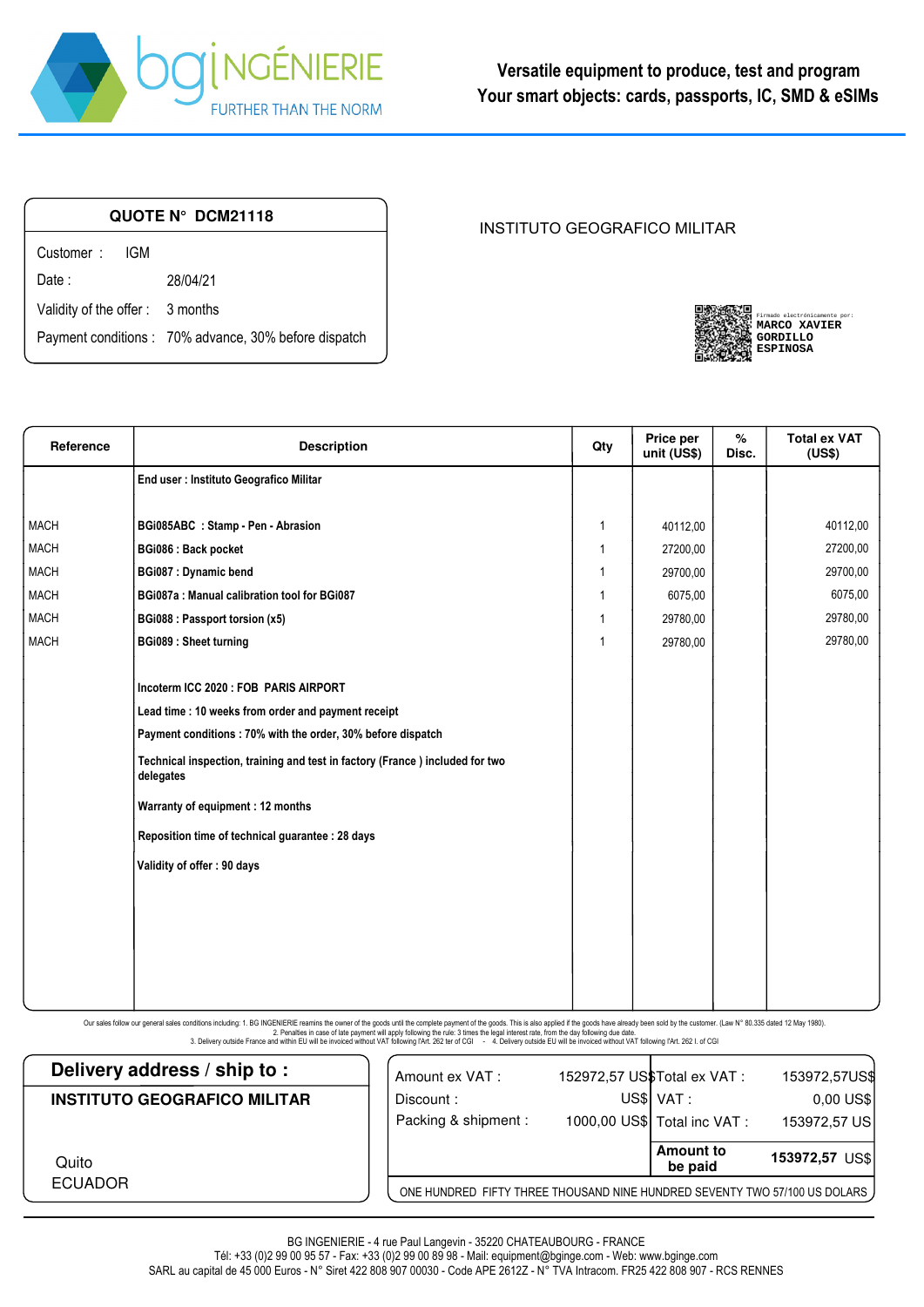## Zimbra: xavier.gordillo@geograficomilitar.gob.ec

## Fwd: BGI085 Passeport impact pen abrasion stress - User manual V1.7 En.pdf

- De : Diego Erazo <diego.erazo@geograficomilitar.gob.ec>
- jue., 20 de may. de 2021 09:45 **212 ficheros adjuntos**
- **Asunto:** Fwd: BGI085 Passeport impact pen abrasion stress -User manual V1.7 En.pdf
	- Para : Xavier Gordillo <xavier.gordillo@geograficomilitar.gob.ec>

De: "Anibal Yanez" <anibal.yanez@geograficomilitar.gob.ec> Para: "Diego Erazo" < diego.erazo@geograficomilitar.gob.ec> Enviados: Jueves, 20 de Mayo 2021 9:43:13 Asunto: Fwd: BGI085 Passeport impact pen abrasion stress - User manual V1.7 En.pdf

Estimado Xavier buenas tardes;

Remito información del proveedor conforme a los requerimientos solicitados.

- \* Manuales y ficha técnica de cada máquina.
- \* Cotización actualizada.

Informo para los fines pertinentes.

Saludos Cordiales.

--

Ing. Aníbal Yánez INSTITUTO GEOGRÁFICO MILITAR Servicios Institucionales Importaciones Dirección: Seniergues E4-676 y Gral. Telmo Paz y Miño, Sector El Dorado. PBX: (5932) 3975100 Ext. 2216. Quito - Ecuador

Website:www.igm.gob.ec; www.geoportaligm.gob.ec Nosotros cuidamos el planeta; REDUCIMOS, RECICLAMOS Y REUTILIZAMOS todos los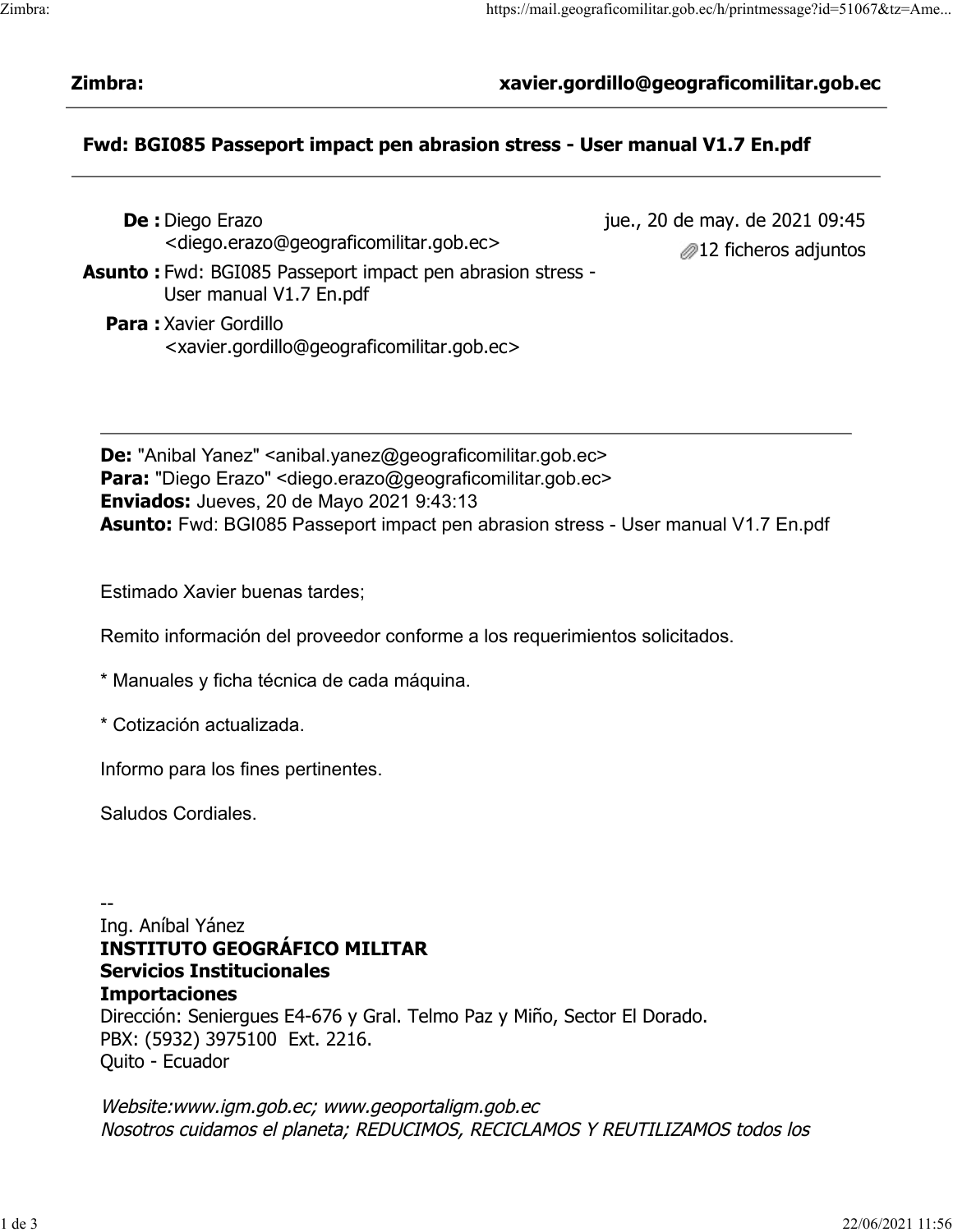recursos.

Por favor no imprimas este e-mail si no es necesario, recuerda tu responsabilidad frente al medio ambiente.

De: "Xavier Gordillo" <xavier.gordillo@geograficomilitar.gob.ec> Para: "Anibal Yanez" <anibal.yanez@geograficomilitar.gob.ec> Enviados: Martes, 11 de Mayo 2021 12:58:17 Asunto: Fwd: BGI085 Passeport impact pen abrasion stress - User manual V1.7 En.pdf

Adjunto te remito para tu verificación y coordinación.

Saludos, Xavier Gordillo Espinosa Agente de Compras INSTITUTO GEOGRAFICO MILITAR-IGM



Evita imprimir este mensaje si no es estrictamente necesario. De esta manera ahorras energía y recursos forestales.

----- El 11 de Mayo de 2021, a las 12:56, Xavier Gordillo <xavier.gordillo@geograficomilitar.gob.ec> escribió:

-- Ing. Aníbal Yánez INSTITUTO GEOGRÁFICO MILITAR Servicios Institucionales Importaciones Dirección: Seniergues E4-676 y Gral. Telmo Paz y Miño, Sector El Dorado. PBX: (5932) 3975100 Ext. 2216. Quito - Ecuador

Website:www.igm.gob.ec; www.geoportaligm.gob.ec Nosotros cuidamos el planeta; REDUCIMOS, RECICLAMOS Y REUTILIZAMOS todos los recursos. Por favor no imprimas este e-mail si no es necesario, recuerda tu responsabilidad frente al medio ambiente.

-- SP.Diego Erazo diego.erazo@geograficomilitar.gob.ec Instituto Geográfico Militar. (Ecuador).